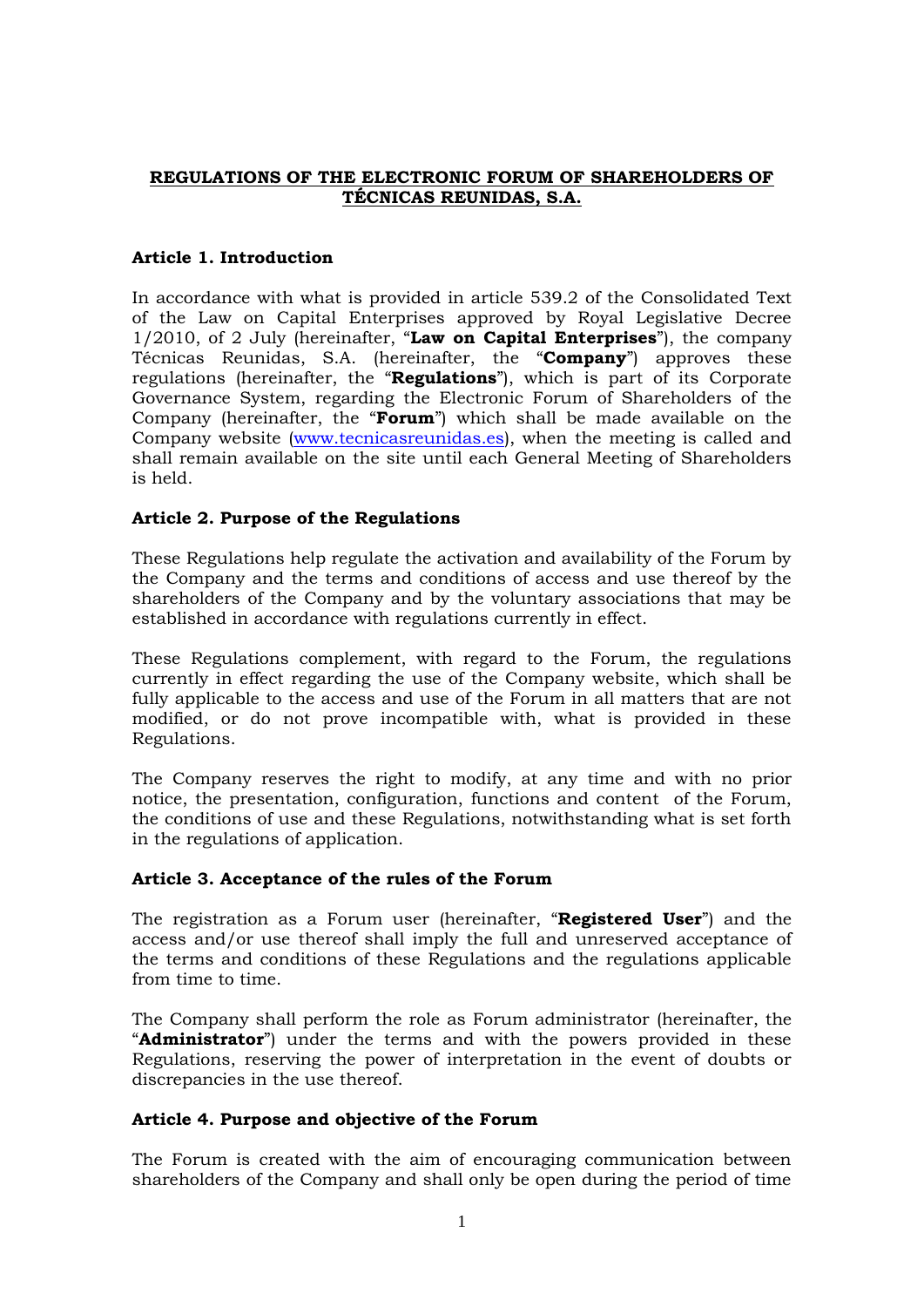between the date of publication of the call for the General Meeting in accordance with article 173 of the consolidated text of the Law on Capital Enterprises until the date the General Meeting is held, both included.

By virtue thereof, Registered Users may post for publication on the Forum, communications that shall exclusively consist of:

- a) Proposals to be presented in addition to the agenda announced in the call of the General Meeting.
- b) Requests for affiliation to such proposals.
- c) Initiatives to achieve the sufficient percentage in order to exercise a minority right as set forth in the Law.
- d) Offers or requests of voluntary representation.

The publication of a proposal additional to the agenda in the Forum under no circumstance shall mean the acceptance thereof by the Company or, therefore, the modification of the agenda published in the call for the Meeting; notwithstanding the Rights set forth in article 172 of the Law of Capital Enterprises.

### **Article 5. Registered Users**

The access and use of the Forum is reserved exclusively for individual shareholders of the Company as well as for validly established voluntary shareholder associations which are registered in the special register established for this purpose in the National Securities Market Commission as provided in article 528.2 of the Law on Capital Enterprises and other additional regulations.

In order to access and use the Forum, the shareholders and voluntary shareholder associations must be registered as Registered Users by filling out the Forum User Registration form, providing proof, if requested to do so, of their condition as shareholders of the Company or validly established voluntary association of shareholders registered in the National Securities Market Commission, in the manner set forth in said form.

In order to guarantee user identity, physical shareholders must have available an electronic National Identity Document (DNIe) or a recognised electronic signature, based on a recognised and current electronic certificate issued by the Spanish Public Certification Body (CERES), which is dependent on the Fábrica Nacional de Moneda y Timbre (Royal Spanish Mint), and must identify themselves in the registration process by means of any such devices.

In the case of corporate shareholders and voluntary shareholder associations, the representation of the person wishing to access the Forum must be duly justified in the form in the manner established therein.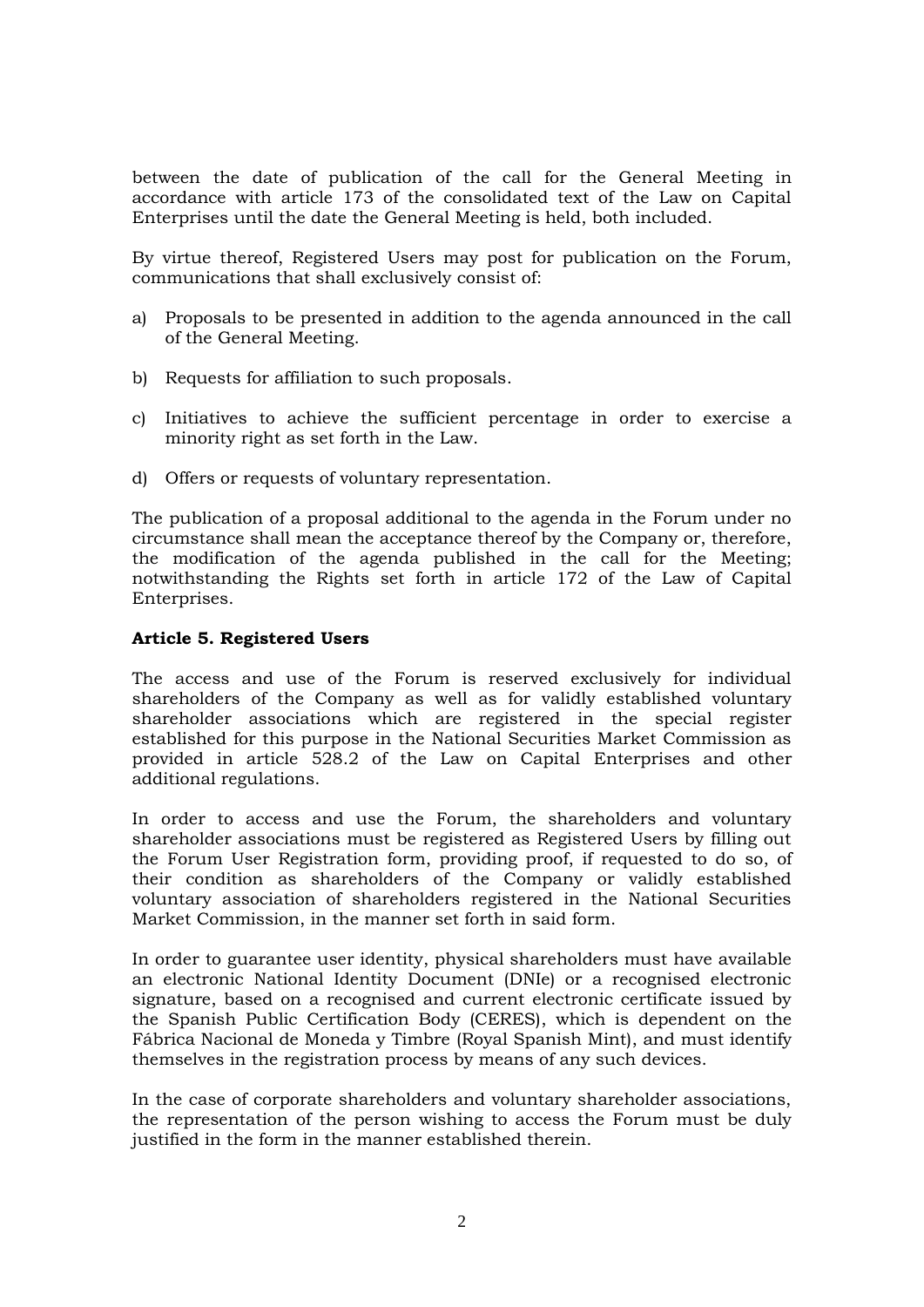For subsequent accesses and Communications to the Forum, a special form for use may be required to be filled out.

Access and use of the Forum by the Registered Users are subject, in accordance with applicable regulations, to remaining at all times a shareholder of the Company or a validly established and registered voluntary association of shareholders.

If the Company, in its capacity as Forum Administrator, should at any time have reasonable doubts on the compliance with these terms by any Registered User, it may request proof that such conditions are being met, able to request presentation of whatever documentation or information is deemed appropriate to verify the issues in question.

The Company may require additional information, suspend or withdraw any Registered Users who do not satisfactorily meet the abovementioned conditions.

Communications sent by shareholders or voluntary shareholder associations who should lose their condition as such prior to the date on which the General Meeting is to be held, shall be automatically disregarded, as well as any communications related or associated therewith.

### **Article 6. Access to the Forum and publication of communications**

1. Access to the Forum

All Registered Users shall have access to the Forum and may consult any communications made by other Registered Users.

The Forum only aims to publish the communications made by Registered Users in relations to the issues mentioned in Article 4 of these Regulations and does not at any time pretend to be a means of electronic conversation among neither Registered Users nor a virtual debating venue. Likewise, the Forum is not a Communication channel between the Company and its shareholders.

Therefore, the Company shall only publish in the Forum those communications that are appropriate according to the Law, the corporate governance regulations and the Company regulations, with no publication therein of any comments on such communications.

2. Publication of Forum communications

All Registered Users may post communications on any of the issues mentioned in article 4 above, which shall be published in the Forum by the Company in accordance with the technical procedures establishes from time to time. The content of the communications may only be sent in text format and, once published, shall be accessible by any other Registered User.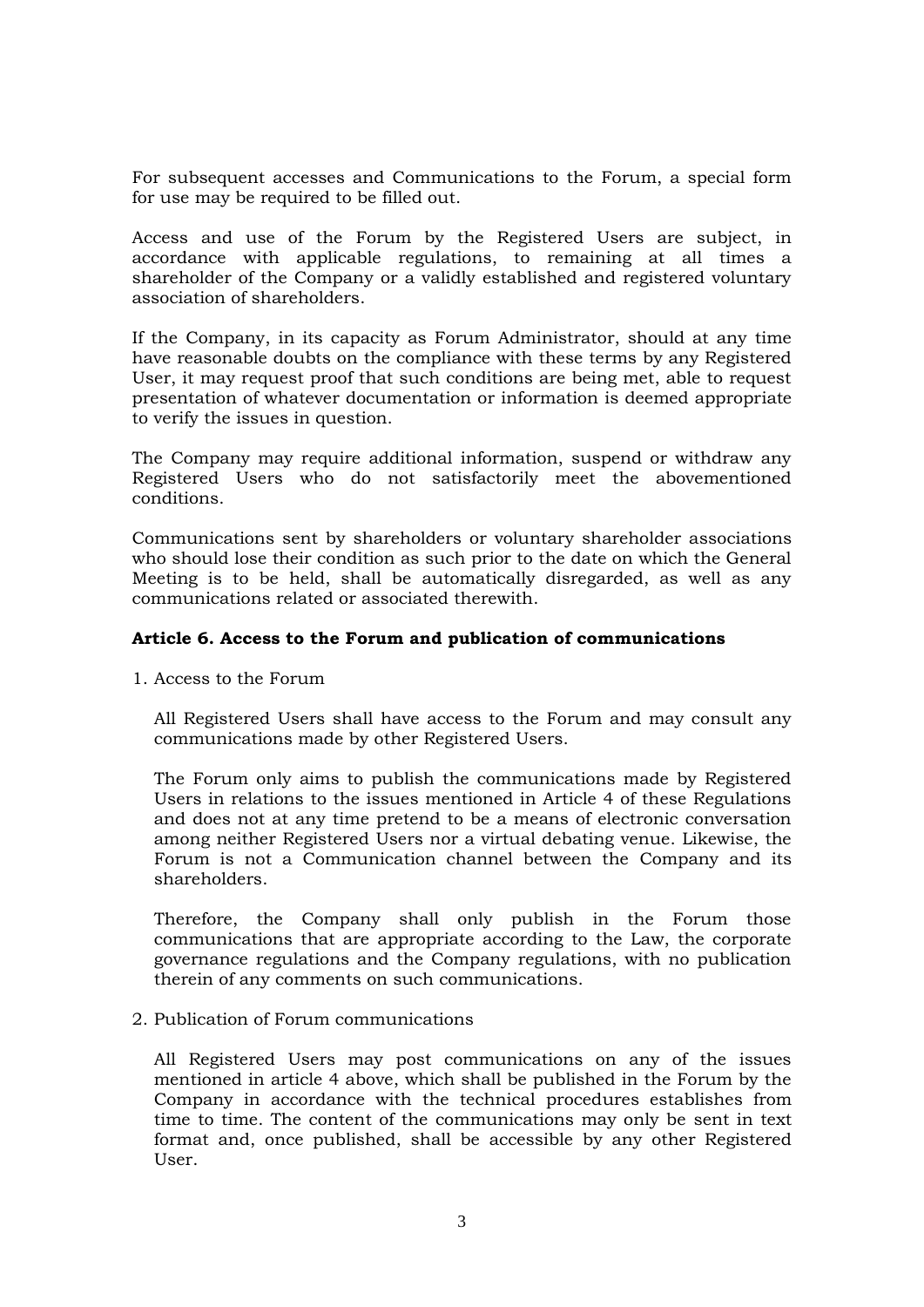Communications made by Registered Users are personal and, other than in the case of shareholders who are corporates and shareholder associations duly established according to the Law and these Regulations, no communications received from representatives of shareholders, shareholder groups and agreements, depository entities, financial brokers and other persons acting on behalf or in the interest of shareholders will be published.

The request for publication of communications must be made in accordance with the forms available for this purpose on the Forum, which shall include:

- a) Identification of the Registered User making the communication.
- b) Text of the communication, accurately indicating the content of the proposal.
- c) Succinct justification of the communication.

All communications published on the Forum will include the identity (name and surname, in the case of physical shareholders, company name, in the case of corporates, and registration number of the National Securities Market Commission, in the case of shareholder associations, in addition to, in the last two cases, the identity of their respective representatives) of the Registered User making the Communications and indicating the time and date of insertion thereof.

In the event that a Registered User should support a communication published in the Forum, eh shall have access to the electronic mail address of the Registered User who has published said communication.

The presentation of a communication shall imply that the Registered User responsible thereof states and guarantees the lawfulness of its contents and that these are in accordance with the Law, these Regulations and good faith principles, that it has all authorisations and permits required to present the communication in question and it does not contravene any third party rights.

The Company may verify the accordance of communications to be made with the law, these Regulations and good faith principles and may reject the addition to the Forum or withdraw there from any communication that it should deem contrary thereto.

Furthermore, the Administrator may respond to any communication made by the Registered Users via the electronic mail address provided by the Registered User or via any other means of communication deemed appropriate.

3. Content of Communications

Any use of the Forum by Registered Users must be made in observance of the regulations in force, these Regulations and the principles of good faith. Consequently, the following is expressly forbidden: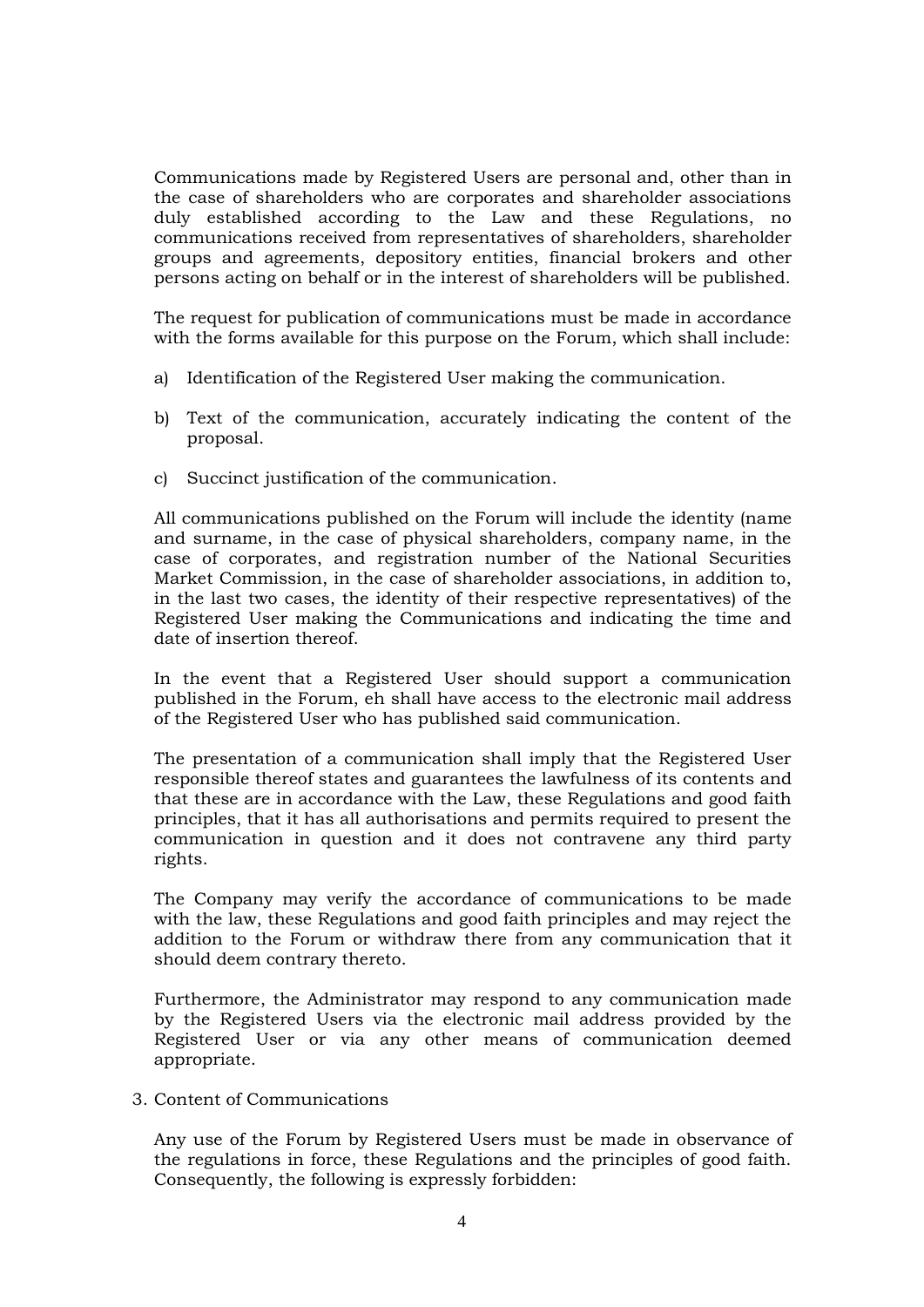- a) To abuse the rights, assets or lawful interests of the Company, of other Registered Users and third parties and, specifically, intellectual and industrial property rights, religious freedom, fame and privacy, personal data protection and any other legal assets, Rights or interests protected by the legal system.
- b) To enter third party information or data of a personal nature without the informed consent of the owner of such data or the replacement of identity.
- c) To add content or expressions of a discriminatory, racist, sexist, xenophobic nature or which are offensive or insulting in any way.
- d) To add any type of inappropriate material or that which is contrary to the principles of good faith.
- e) To supply information of any kind for the commission of delinquent acts of a criminal, civil or administrative nature
- f) To carry out any actions (or supply information to third parties) which enable the avoidance of technical restrictions built into the various programs of the Forum to prevent unauthorised use thereof.
- g) To include content or material without the due authorisation of the owners of the intellectual or industrial property rights thereon.
- h) To damage, render unusable, overload or impair the working order of the Forum or the Company's computer Systems, of other Registered Users or third parties, as well as the documents, files and all manner of material stored in such computer Systems (Hawking) and prevent the normal use and enjoyment of the Forum by all other Registered users.

The insertion of any type of advertisement or publicity by any of the Registered Users is strictly forbidden.

Any Registered User who may be aware of any type of content in the Forum or provided via the Forum that may be contrary to the Law, to the rules established herein or to the principles of good faith, may inform the Company thereof by means of a contact mailbox referred to in article 12 below, with no liability thereof for the Company, even in the event that it should not take any steps in this regard.

Registered Users undertake to make diligent and correct use of the Forum, in accordance with the legal system, these Regulations and the principles of good faith, in accordance with the purpose set forth in article 4 above.

4. Withdrawal of communications following the General Meeting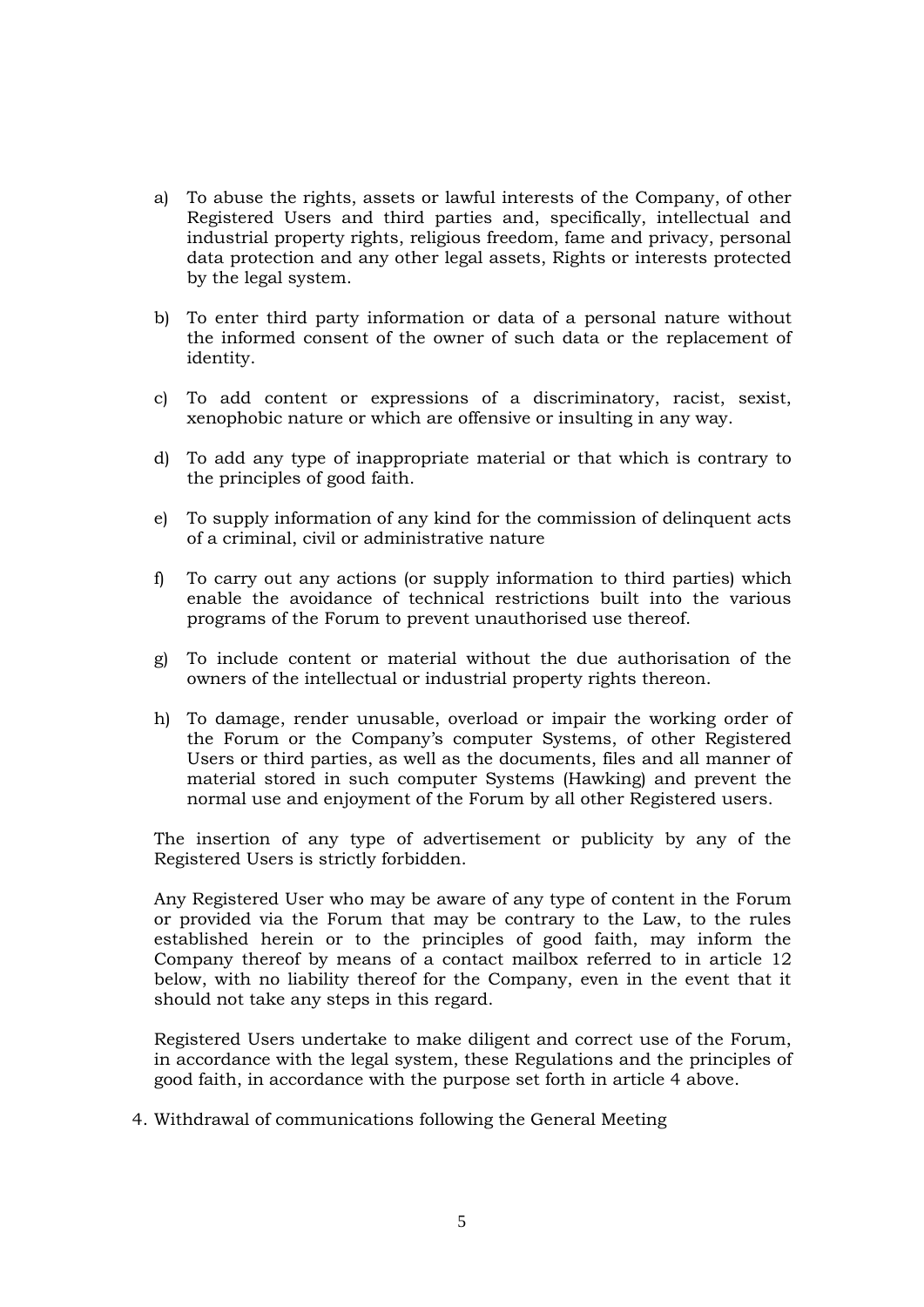Once the General Meeting of Shareholders has been held, the Company reserves the right of withdraw and delete all communications referring thereto.

### **Article 7. Scope of the Forum**

The Forum is not a means of communication between the Company and the Registered Users.

By virtue of the above, no communication made or published on the Forum may be understood under any circumstance to be a notification made to the Company for any purposes and, in particular, and for the purposes of the exercise of any right held individually or collectively by the Registered Shareholders, nor will it replace the requirements set forth by law and the Corporate Governance regulations of the Company for the exercises of any of such rights or the performance of the initiatives and actions proposed by the shareholders.

All rights and powers that shareholders wish to exercise must be done via the legally established channels, in accordance with what is provided, as the case may be, in the Law and the Company regulations, and the Forum shall not be, under any circumstance, a valid channel for such purposes.

# **Article 8. Company liability**

1. Scope of Company liability

The Company shall not be held liable for the accuracy, veracity, effectiveness, lawfulness or relevance of the communications sent by the Registered Users nor for the opinions contained therein.

The Company shall only be held liable for the services and contents directly generated by the Company and identified in its copyright as a brand or industrial or intellectual property of the Company.

By virtue of the access and/or use of the Forum, all Registered Users are aware and accept that the use of the Forum is done, in any case, under their own and exclusive responsibility.

The Company reserves the right to modify, suspend, cancel or restrict the mechanisms of access and use of the Forum when required by technical or security reasons.

The Company shall not be held liable for any damages which, as the case may be, may be suffered by the shareholders arising from breakdowns, overloads, inoperative lines, connection failures, bad working order or any other incident of an equal or similar nature, beyond the control of the Company, which prevent the use of the mechanisms of access and use of the Forum.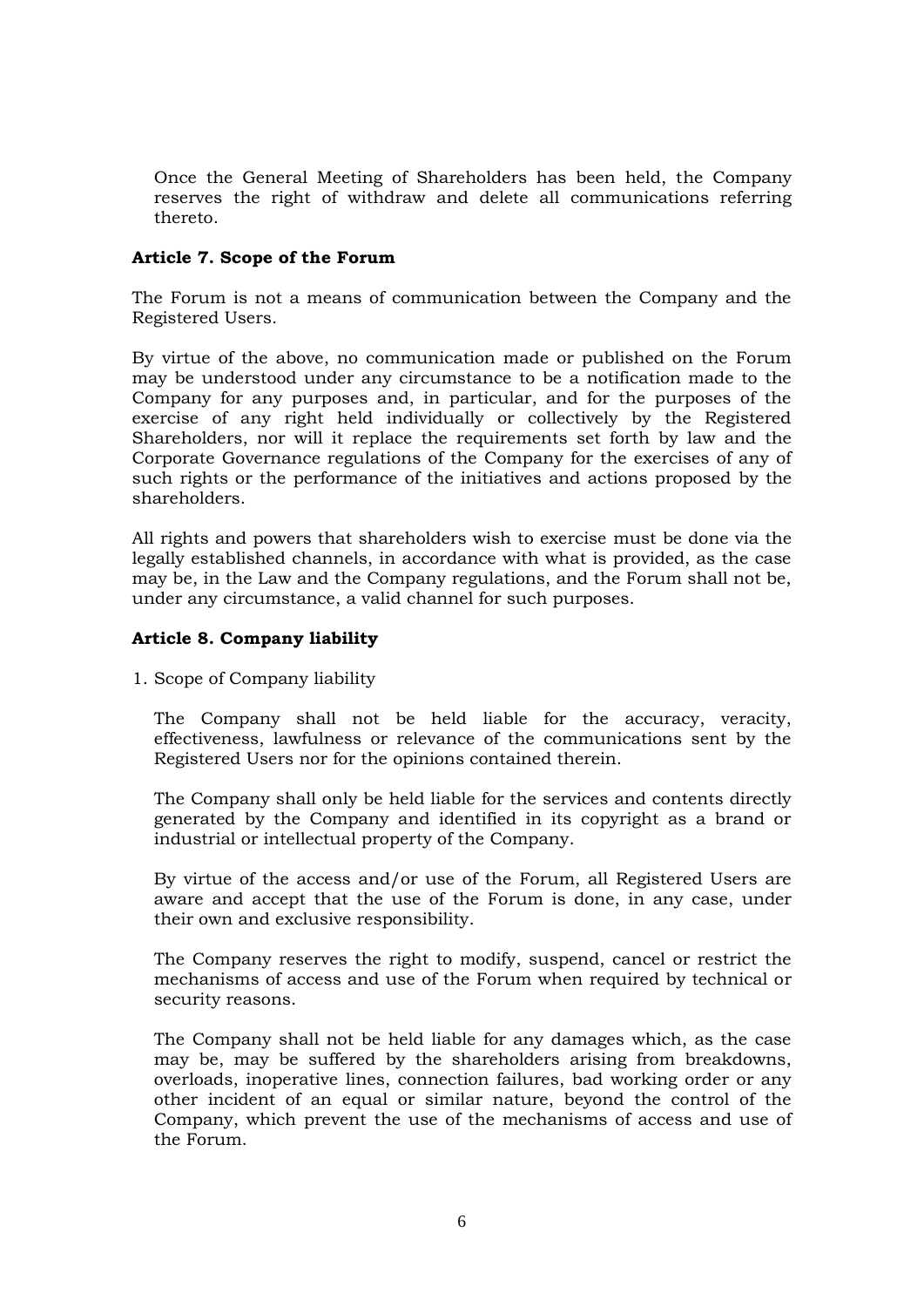#### 2. Content

All Registered Users may send communications on any of the matters mentioned in article 4 above.

The Administrator expressly reserves the right to deny access and/or use of the Forum and to refuse to publish or withdraw communications made by those registered users who do not meet the regulations in force, these Regulations or the principles of good faith.

The Administrator shall have the power, but not the obligation, to control the use of the Forum and its content, which shall be of the exclusive responsibility of the Registered Users who present such contents. In any event, the Administrator may establish tools to filter the content of the communications when it may consider that they may be unlawful or contrary to the rules established herein or the principles of good faith.

Registered Users shall be held liable for any damages that may be suffered by the Company, another Registered Users or any other third party as a result of the access and/or use of the Forum (including, specifically, the presentation of communications) that may fail to meet the of the provisions of the regulations in force, these Regulations and the principles of good faith.

# **Article 9. Lack of permit**

The Company authorises Registered Users to make use of the rights of industrial and intellectual property regarding the software application installed on the server of the Company which carries out the functions which make up the Forum, only to be used for the purposes set forth in article 4 and according to the terms and conditions established herein. The Registered user must abstain from obtaining, or attempting to obtain, access and use of the Forum and its contents by means and procedures other than those which, in each case, have been made available for the purpose

The Company does not grant any kind of licence or permit of use of any kind on its intellectual or industrial property rights or rights of any other nature related with the Forum other than those set forth in the foregoing paragraph..

# **Article 10. Costs of usage**

The access and use of the Forum by the Registered Users is free of charge, except in terms of the cost of connection to the telecommunications network supplied by the access service provider for each Register User.

# **Article 11. Security and personal data protection**

All aspects regarding security and personal data protection contained in the regulations applicable from time to time shall be applicable to the Forum. Specifically, personal data provided by the Registered Users or which are generated as a result of use of the Forum shall be processed by the Company